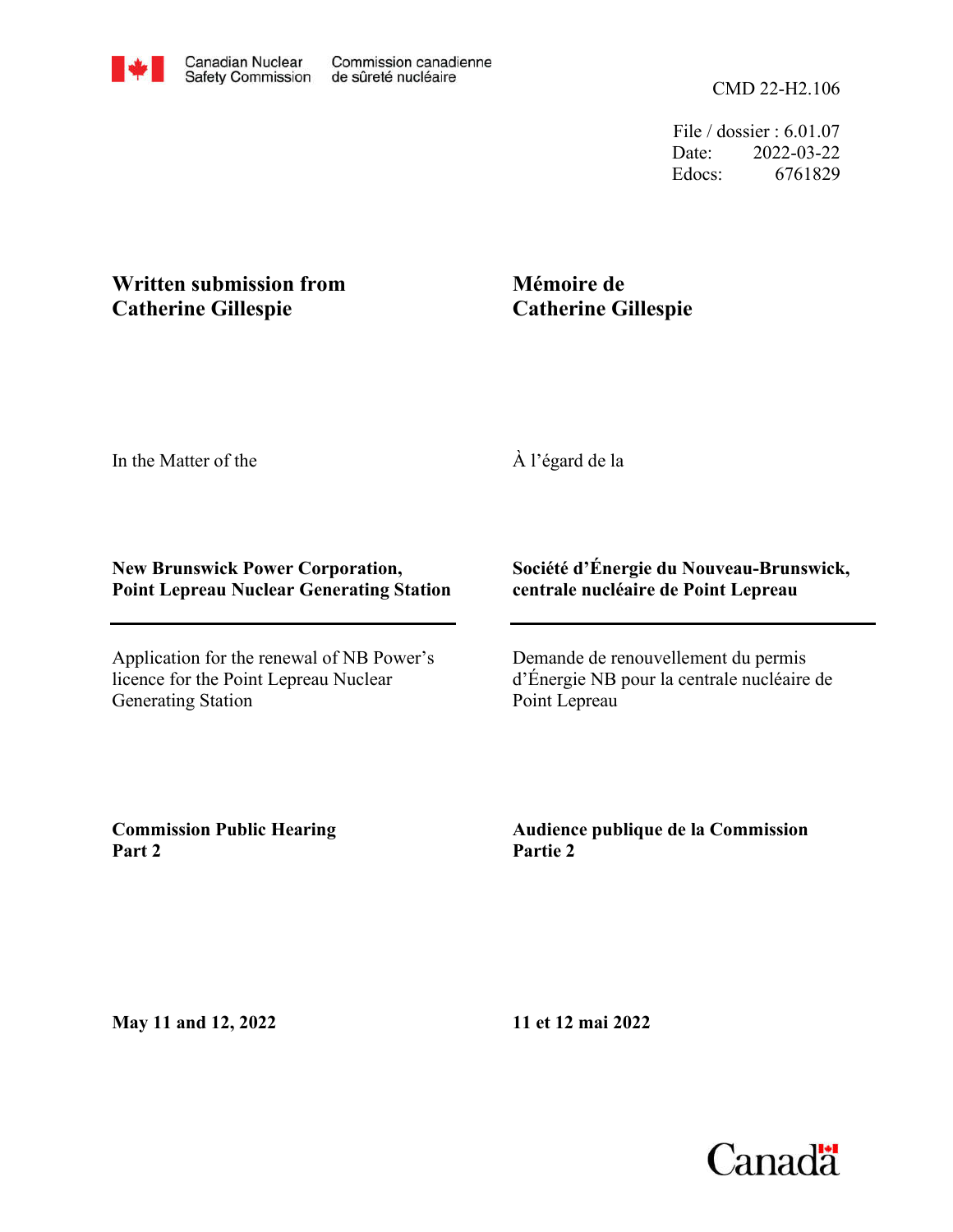| Catherine Gillespie                       |
|-------------------------------------------|
| March 22, 2022 11:47 AM                   |
| cnsc.interventions.ccsn@canada.ca         |
| Intervention PLNGS Hearing Ref. 2022-H-02 |
|                                           |

Please consider this email my written intervention to the Canadian Nuclear Safety Commission, regarding the licence renewal of the NB Power Point Lepreau Nuclear Generating Station.

 I am an older person whose experience and judgement cannot be contributed ever again if the next hearing is in 2047. I am also a parent and grandparent concerned about the future of my children and grandchildren and leaving them with legacy radioactive waste.

 What concerns me is that a lengthy renewal at a time when there are so many uncertainties that could affect the station's safety, reliability and financial viability, would show a flagrant disregard for the public interest. It is critical that there be regular, timely opportunities to input the evolving needs and concerns of upcoming generations in New Brunswick. NB Power's request to renew the licence of PLNGS for 25 years would effectively prevent any public input during the remaining life of the station and means that we will have no chance to have our say again until 2047! This is totally unacceptable.

 I am also concerned that there is no proven-safe option for permanent disposal of the radioactive waste that will continue to add up for another 25 years, if the requested renewal period is approved. Further, the proposal to transport all this additional waste for thousands of miles to a deep geologic repository in Ontario, multiplies the risk of serious accidents resulting in radio-active release, having potential impacts on human health and the environment.

 The decision that you make now will also affect the marine environment immediately around the plant, which has abundant species of fish and many commercially significant species like cod, lobster, scallops and dulse. In addition to the marine mammals like whales, porpoises, dolphins and seals that frequent the Bay of Fundy, colonial waterbirds also use the area during seasonal migrations.

The Bay of Fundy is home to a number of federally protected species under the Species at Risk Act, including the north Atlantic right whale, blue whale and fin whale. Given the globally recognized significance and biodiversity of this region, I am concerned about the long-term environmental effects of the plant, potential accidents and its eventual decommissioning on the Bay of Fundy. Furthermore recently, military attacks have been initiated on a nuclear power plant in the Ukraine, including a hostile takeover of the Chernobyl nuclear plant, and the use of explosives. There are many catastrophic associated risks. Russia is a nuclear power and recently threatened NATO allies with consequences like the world has never seen. Terror attacks such as 9-11 have taken place close to home on the Eastern Seaboard.

In conclusion the CNSC must require an emergency response plan in the event of a military or terrorist attack on the Point Lepreau Nuclear plant. The CNSC must require emergency response and environmental monitoring measures be in place which are